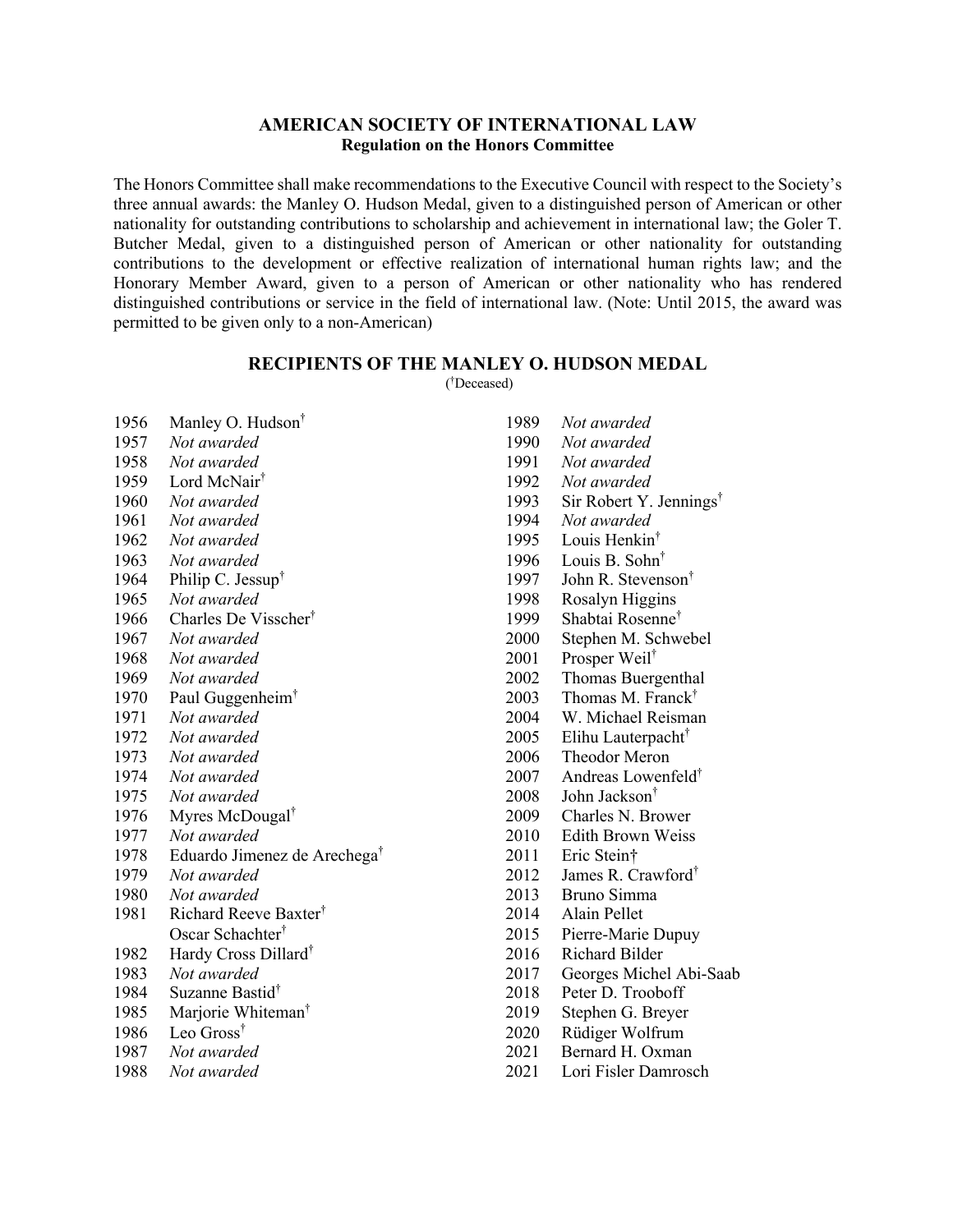## **RECIPIENTS OF THE GOLER T. BUTCHER MEDAL**

( † Deceased)

| Thomas Buergenthal                    |
|---------------------------------------|
| Gabrielle Kirk McDonald               |
| Baltasar Garzón                       |
| Radhika Coomaraswamy                  |
| Louis Henkin <sup>†</sup>             |
| Sonia Picado Sotela                   |
| Olara Otunnu                          |
| Carla del Ponte                       |
| Pieter Hendrik Kooijman <sup>s†</sup> |
| Nigel Rodley <sup>†</sup>             |
| Theodoor Cornelis van Boven           |
| Hilary Charlesworth                   |
| Christine Chinkin                     |
| Antonio Cançado Trindade              |
| José Miguel Vivanco                   |
|                                       |

2008 Virginia Leary†

- Mónica Pinto Juan E. Mendez Gay McDougall
- 
- 2012 Asma Jahangir<sup>†</sup><br>2013 Dinah Shelton Dinah Shelton
- Cherif Bassiouni†
- Yassmin Barrios Aguilar
- S. James Anaya
- Patricia McGowan Wald†
- Rosalie Silberman Abella
- 
- 2019 Zeid Ra'ad Al Hussein<br>2020 Claudio Grossman Claudio Grossman
- 
- 2021 Louise Arbour
- 2022 Chile Eboe-Osuji

## **HONORARY MEMBERS**

( † Deceased)

| 1906 | Thomas E. Holland <sup>†</sup>             | United  |
|------|--------------------------------------------|---------|
| 1907 | Heinrich Lammasch†                         | Austria |
| 1908 | Louis Renault <sup>†</sup>                 | France  |
| 1909 | Not awarded                                |         |
| 1910 | T.M.C. Asser <sup>†</sup>                  | Netherl |
| 1911 | Ernest Nyes <sup>†</sup>                   | Belgiur |
| 1912 | John Westlake <sup>†</sup>                 | United  |
| 1913 | Not awarded                                |         |
| 1914 | Pasquale Fiore <sup>†</sup>                | Italy   |
| 1915 |                                            |         |
| 1916 | Not awarded                                |         |
| 1917 | Not awarded                                |         |
| 1918 | Not awarded                                |         |
| 1919 | Not awarded                                |         |
| 1920 |                                            |         |
| 1921 |                                            |         |
| 1922 | Not awarded                                |         |
| 1923 | Albéric Rolin <sup>†</sup>                 | Belgiur |
| 1924 | Charles Lyon-Caen <sup>†</sup>             | France  |
| 1925 | Henri Fromageot <sup>†</sup>               | France  |
| 1926 |                                            |         |
| 1927 | Max Huber <sup>†</sup>                     | Switzer |
| 1928 | Dionisio Anzilotti <sup>†</sup>            | Italy   |
| 1929 | Antonio Sánchez de Bustamante <sup>†</sup> | Cuba    |
| 1930 | Walter Simons <sup>†</sup>                 | German  |
| 1931 | Mineichiro Adatei <sup>†</sup>             | Japan   |
| 1932 | Charles Depuis <sup>†</sup>                | France  |
| 1933 | Willem Van Eysinga <sup>†</sup>            | Netherl |
| 1934 | Not awarded                                |         |
| 1935 | $\dagger$<br>John Fischer Williams         | United  |
| 1936 | Not awarded                                |         |
| 1937 | Gilbert Gidel <sup>®</sup>                 | France  |
| 1938 | Hans Kelsen <sup>†</sup>                   | Austria |
|      |                                            |         |

United Kingdom<br>Austria Netherlands Belgium United Kingdom

Belgium

Switzerland

Germany

Netherlands

United Kingdom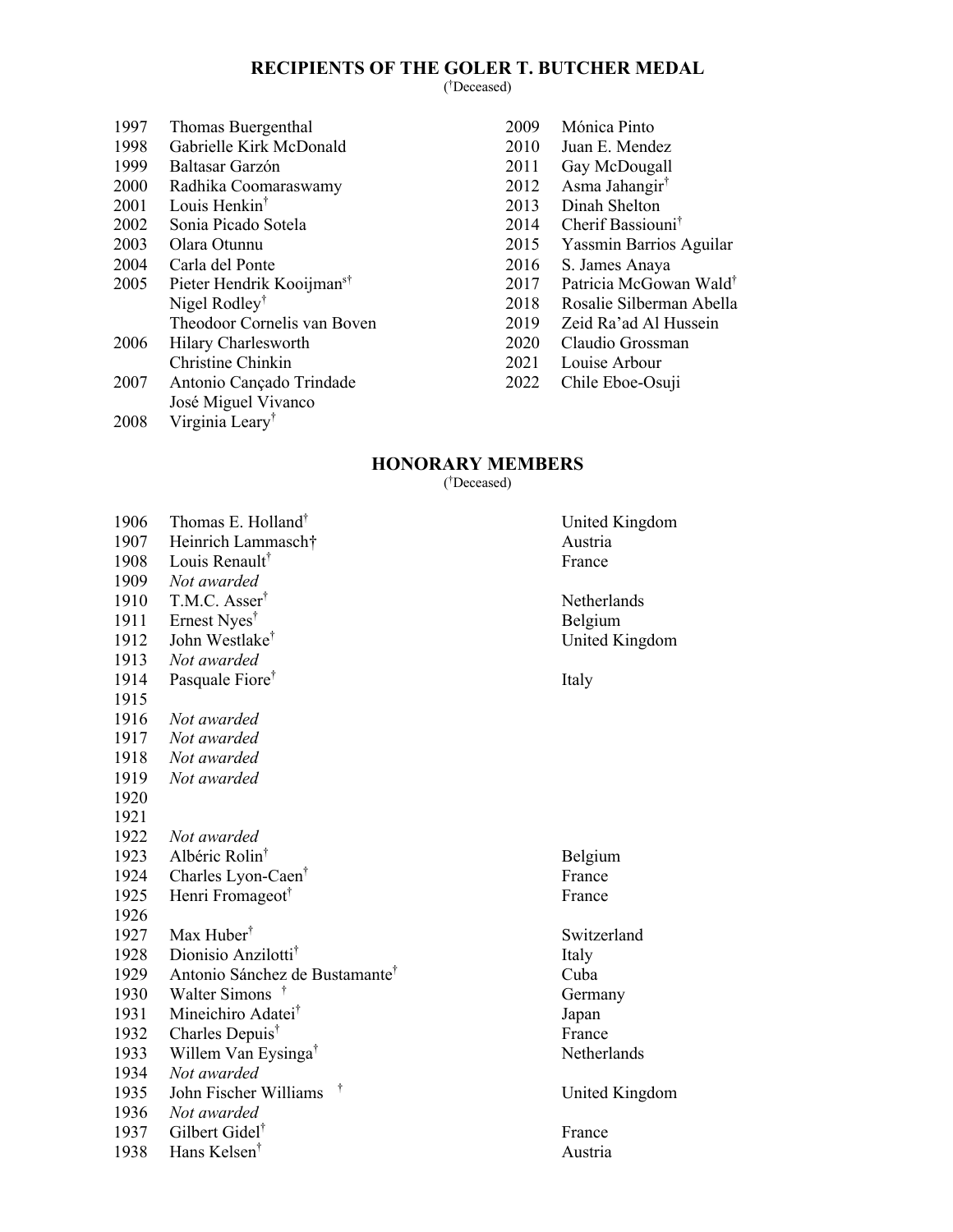| 1939 | Not awarded                                 |               |
|------|---------------------------------------------|---------------|
| 1940 | Not awarded                                 |               |
| 1941 | Not awarded                                 |               |
| 1942 | Not awarded                                 |               |
| 1943 | Not awarded                                 |               |
| 1944 | Wang Chung-Hui <sup>T</sup>                 | China         |
| 1945 | Not awarded                                 |               |
| 1946 | Jules Basdevant <sup>†</sup>                | France        |
| 1947 | Charles de Visscher <sup>†</sup>            | Belgiu        |
| 1948 | Oswaldo Aranha <sup>†</sup>                 | Brazil        |
| 1949 | José Gustavo Guerrero <sup>†</sup>          | El Salv       |
| 1950 | Georges Scelle <sup>†</sup>                 | France        |
| 1951 | Sir Cecil J.B. Hurst <sup>†</sup>           | United        |
| 1952 | J.L. Brierly <sup>†</sup>                   | United        |
| 1953 | Alfred Verdross <sup>†</sup>                | Austria       |
| 1954 | Sir Arnold D. McNair <sup>†</sup>           | United        |
| 1955 | Hersch Lauterpacht <sup>™</sup>             | United        |
| 1956 | Eelco van Kleffens <sup>†</sup>             | Nether        |
| 1957 | Hans Wehberg <sup>†</sup>                   | Switze        |
| 1958 |                                             |               |
| 1959 | Louis Podesta Costa <sup>†</sup>            | Argent        |
| 1960 | Sir Muhammed Zafrulla Khan <sup>†</sup>     | Pakista       |
| 1961 | Kotara Tanaka <sup>†</sup>                  | Japan         |
| 1962 | Julius Stone <sup>†</sup>                   | Austra        |
| 1963 | Paul Guggenheim <sup>™</sup>                | Switze        |
| 1964 | Walter Hallstein <sup>†</sup>               | Germa         |
| 1965 | Louis Nwachukwu Mbanefo <sup>†</sup>        | Nigeria       |
| 1966 | Richardo J. Alfaro <sup>†</sup>             | Panam         |
| 1967 | Not awarded                                 |               |
| 1968 | Eduardo Jimenez de Arechega <sup>T</sup>    | Urugua        |
| 1969 | Charles Rousseau <sup>†</sup>               | France        |
| 1970 | Roberto Ago <sup>†</sup>                    | Italy         |
| 1971 | Ambassador Edvardo Hambro <sup>†</sup>      | Norwa         |
| 1972 | Suzanne Bastid <sup>†</sup>                 | France        |
| 1973 | Taslim Olawale Elias <sup>†</sup>           | Nigeria       |
| 1974 | Sir Gerald Gray Fitzmaurice <sup>†</sup>    | Englan        |
| 1975 | Shigeru Oda                                 | Japan         |
| 1976 | Shabtai Rosenne <sup>†</sup>                | Israel        |
| 1977 | Manfred Lachs <sup>†</sup>                  | Poland        |
| 1978 | Sir Humphrey Waldock <sup>†</sup>           | Englan        |
| 1979 | Hans Blix                                   | Austria       |
| 1980 | F. A. Mann <sup>†</sup>                     | Englan        |
| 1981 | Derek W. Bowett <sup>†</sup>                | Englan        |
| 1982 | Richard Orme, Lord Wilberforce <sup>†</sup> | Englan        |
| 1983 | Andre Gros <sup>†</sup>                     | France        |
| 1984 | Paul Reuter <sup>†</sup>                    | France        |
| 1985 | Nagendra Singh <sup>†</sup>                 | India         |
| 1986 | Robert Jennings <sup>†</sup>                | Englan        |
| 1987 | Ian Sinclair <sup>†</sup>                   | Englan        |
| 1988 | Jose Sette-Camara <sup>†</sup>              | <b>Brazil</b> |
| 1989 | Rudolf Bernhardt                            | Germa         |
| 1990 | Nicolas Valticos <sup>†</sup>               | Greece        |
| 1991 | Krzysztof Skubiszewski <sup>†</sup>         | Poland        |
| 1992 | Rosalyn Higgins                             | Englan        |
| 1993 | Elihu Lauterpacht <sup>™</sup>              | Englan        |
| 1994 | Rene-Jean Dupuy                             | France        |

† China † France **Belgium** † Brazil † El Salvador † France United Kingdom United Kingdom † Austria United Kingdom United Kingdom Netherlands Switzerland **Argentina** Pakistan † Japan † Australia Switzerland **Germany** Nigeria Panama † Uruguay † France † Norway † France Nigeria England † Israel † Poland England Austria England England England † France **France** † India England † England † Brazil Germany Greece † Poland England England<br>France